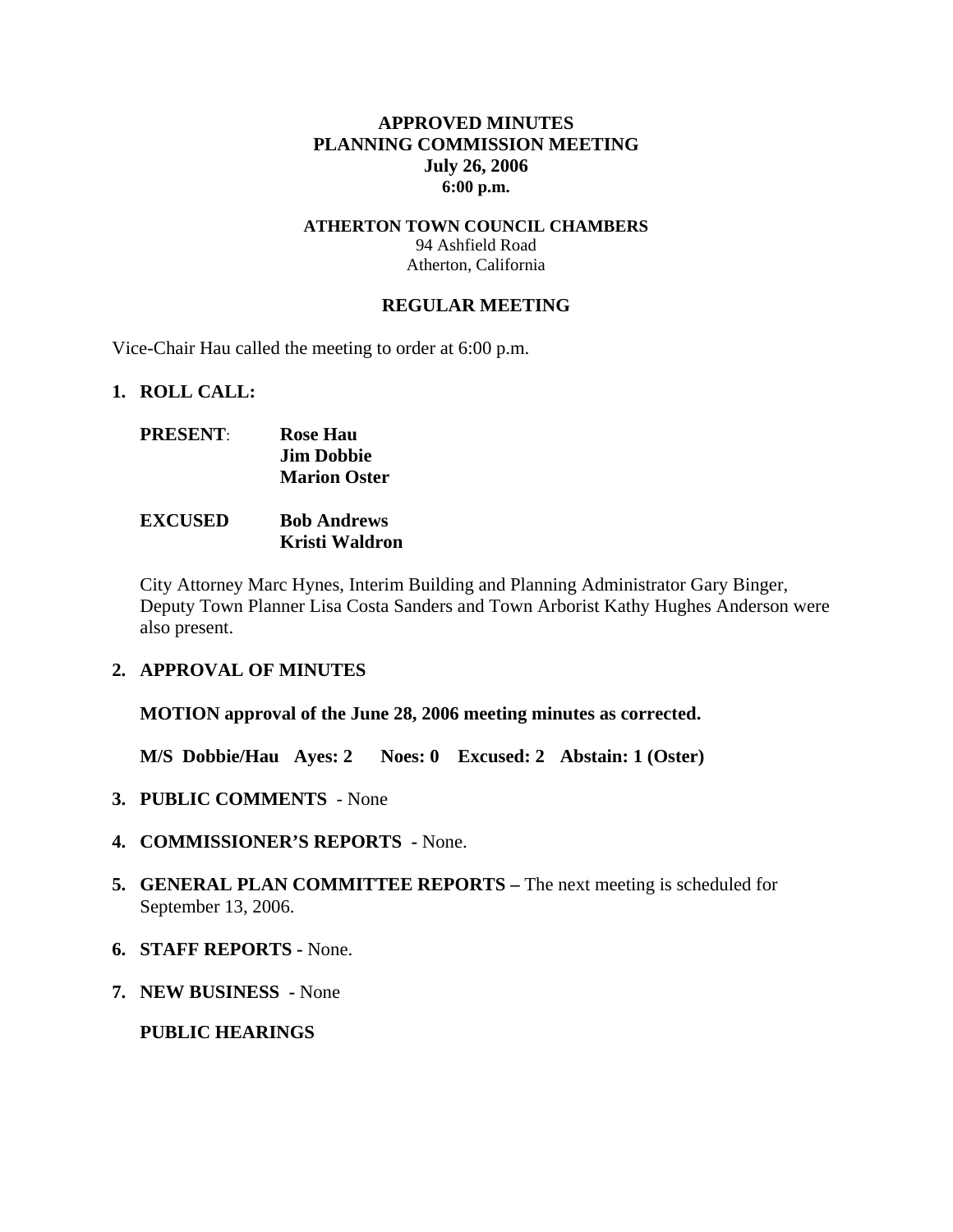**8. Heritage Tree Removal Permit – 28 Laburnum Road –** Heritage Tree Removal Permit request to allow the removal of two heritage trees. Atherton Municipal Code Section 8.10.

Lisa Costa Sanders presented the staff reported and indicated staff support for the removal of two redwood trees due to the over crowding condition.

Kathy Hughes Anderson indicated that the applicant is requesting removal of the trees to allow thinning and replanting of the front yard.

#### OPEN PUBLIC HEARING

Janice Meisel, 28 Laburnum, indicated that the Town's road work cut some roots of tree #5 and removal of this tree will provide more room for tree #3 to grow. She indicated that they would like to improve the overall landscaping in the front yard.

# CLOSE PUBLIC HEARING

**MOTION to approve the Heritage Tree Removal Permit to allow the removal of two heritage trees at 28 Laburnum Road based on the following finding and subject to the conditions of the Heritage Tree Removal Permit;** 

**M/S Dobbie/Oster Ayes: 3 Noes: 0 Excused: 2** 

## **Finding:**

- 1. The removal of the trees would not be contrary to the purpose and intent of the Atherton General Plan.
- **9. Heritage Tree Removal Permit 74 Lilac Drive** Heritage Tree Removal Permit request to allow the removal of two heritage trees. Atherton Municipal Code Section 8.10.

Lisa Costa Sanders presented the staff reported and indicated support for the removal of the Pine tree due to its condition and that staff does not support the removal of the cedar tree as there are other cedars on the property and the removal of this tree may not relieve the residents allergy symptoms.

Kathy Hughes Anderson indicated that the pine tree has a high thin canopy and the property was previously over planted.

#### PUBLIC COMMENT

David Cowan indicated that some trees cause allergic reaction to his son and that his neighbors are supportive of the removal request.

# CLOSE PUBLIC COMMENT